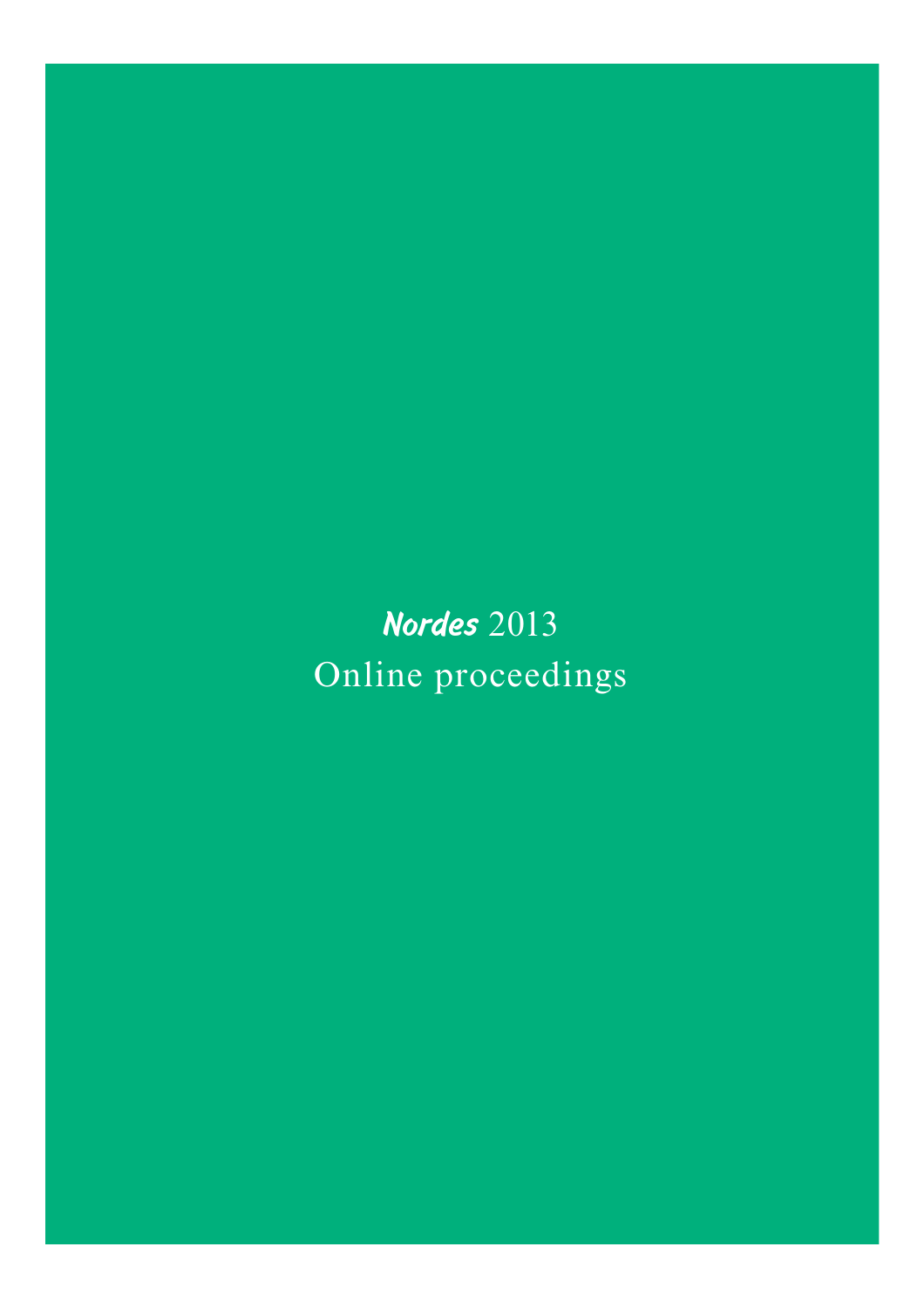### Nordes 2013:

Experiments in design research Online proceedings 9-12 June 2013

Published in 2013 by The Royal Danish Academy of Fine Arts, Schools Architecture, Design and Conservation

### Editors

Eva Brandt, Pelle Ehn, Troels Degn Johansson, Maria Hellström Reimer, Thomas Markussen, Anna Vallgårda

The proceedings with all papers etc are available at Nordes digital archive: www.nordes.org

> ISBN 978-87-7830-316-5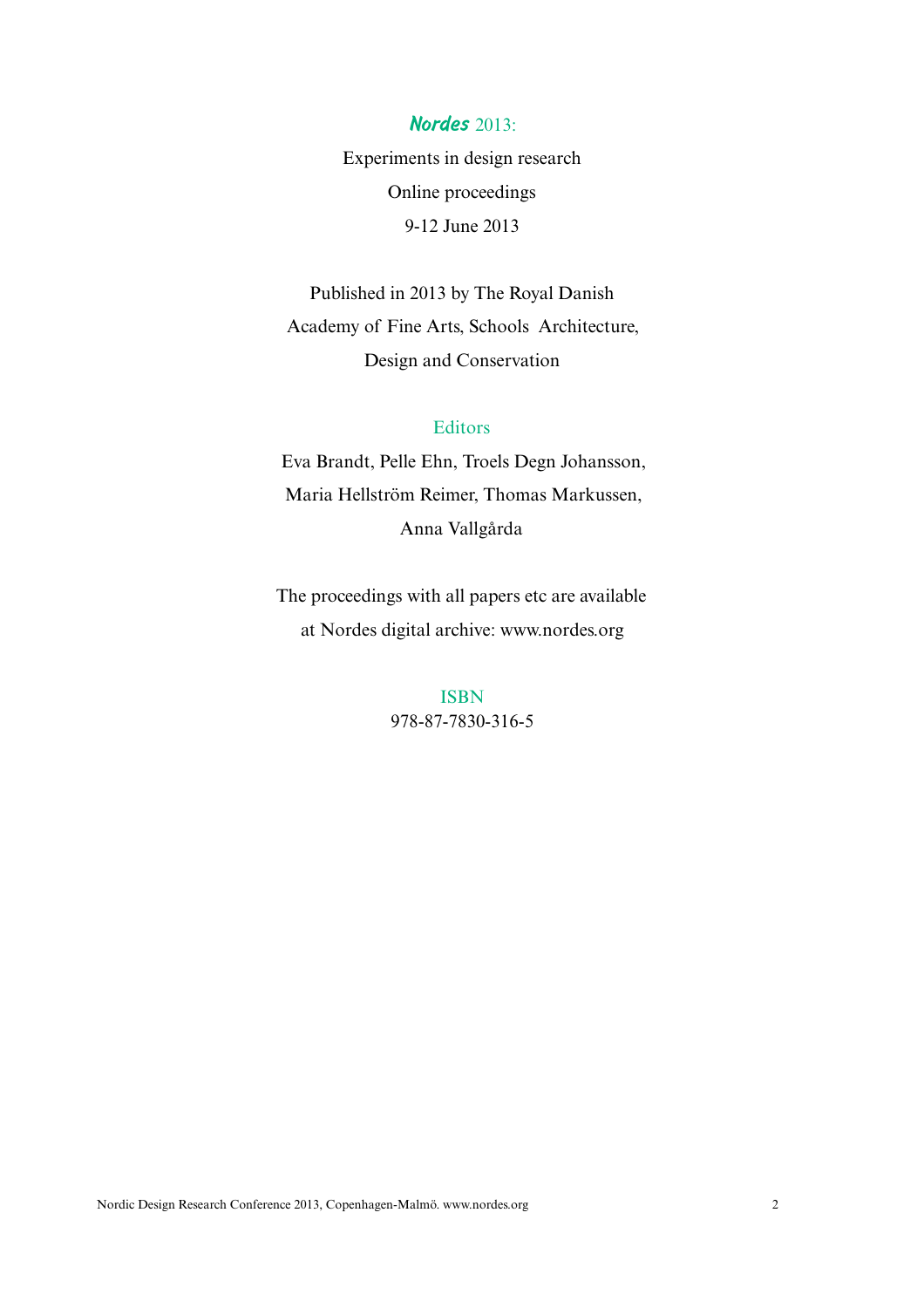### **Content**

### Introduction

4

### Program

6

## Index of papers

17

## Papers

22

### Commitee

516

### Review comittee

518

### Venue

522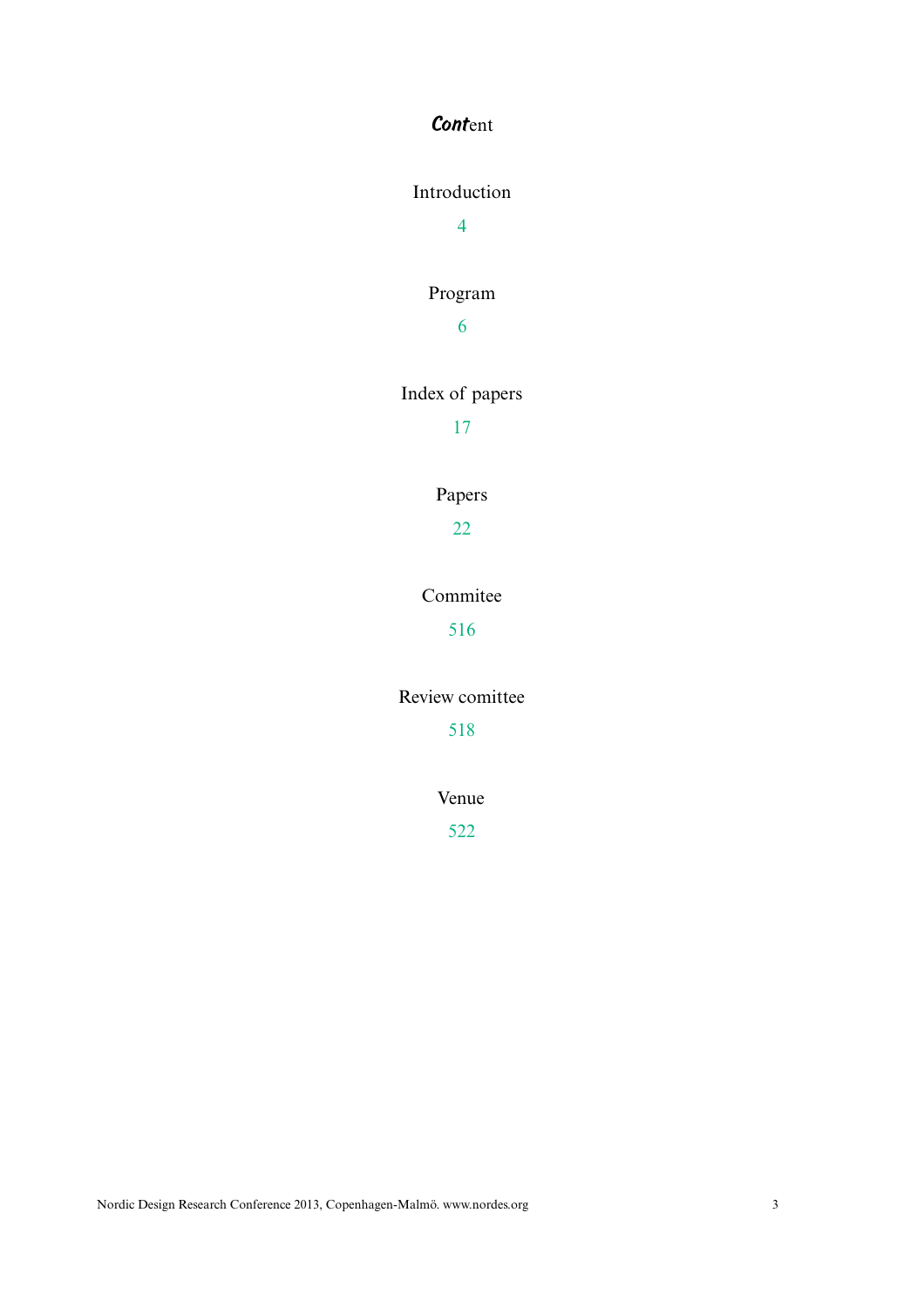### **Introduction**

Welcome to Nordes 2013 the 5th biannual Nordes conference; welcome to Malmö and Copenhagen! Since its establishment in 2005, the Nordic design research conference, Nordes, has established itself as perhaps the most important scholarly event in the feld in the Nordic countries, and over the years, Nordes has attracted still more participants from the rest of the world. The ambition of the Nordes design research conference is to develop into an international conference of the highest academic standards with close reference to design practice as well as to the more traditional research approaches to design; a conference which gathers scholars from the so-called artistic institutions as well as from the universities, the business schools, and the polytechnical universities, including also independent scholars and still other environments. Nordes wishes to be a vital, inspirational forum in a still emergent feld of design research, where the frst generation of pioneers is still active, where promising research talents try out new paths, and where you constantly see newcomers settle with their strange seeds and wonderful new kinds of crops. This Summer, Nordes "returns" to the place where it all began—the Øresund region—and indeed, partly, to the venue where the Nordes conference was held back in 2005, Holmen, the old naval base in central Copenhagen, where the Danish Centre for Design Research hosted the conference along with colleagues from Malmö as co-organisers. Since then, Nordes has visited Konstfack (Stockholm, 2007), Oslo School of Architecture and Design (2009), and the School of Design at the Aalto University (Helsinki, 2011).

At this conference, focus is on experiments. As a probing undertaking, design is closely affliated with the experimental and the exploratory. But what does this mean in the context of design research? In one corner, experimentation is conceived of as designerly exploration into, for instance, materials, technologies, and expressions. In another corner, design experimentation is shaped according to hypothetical-deductive models of knowledge production inherited from science and engineering. Yet, in a third corner, design experiments are explored as a means for promoting social change or as a critique of political and ethical values. For instance, this can take the form of critique through fction and utopias.

This raises a set of central questions for design research: How is design experimentation similar and different from experimentation in other research felds and areas? What is the role of exploration vis-à-vis experimentation in design research? How is it possible to provide a consistent account of research methods underlying experimental design research? Is it possible to stage design experiments other than as highly idealized probing situations? Can design experiments act as part of a critical aesthetic practice?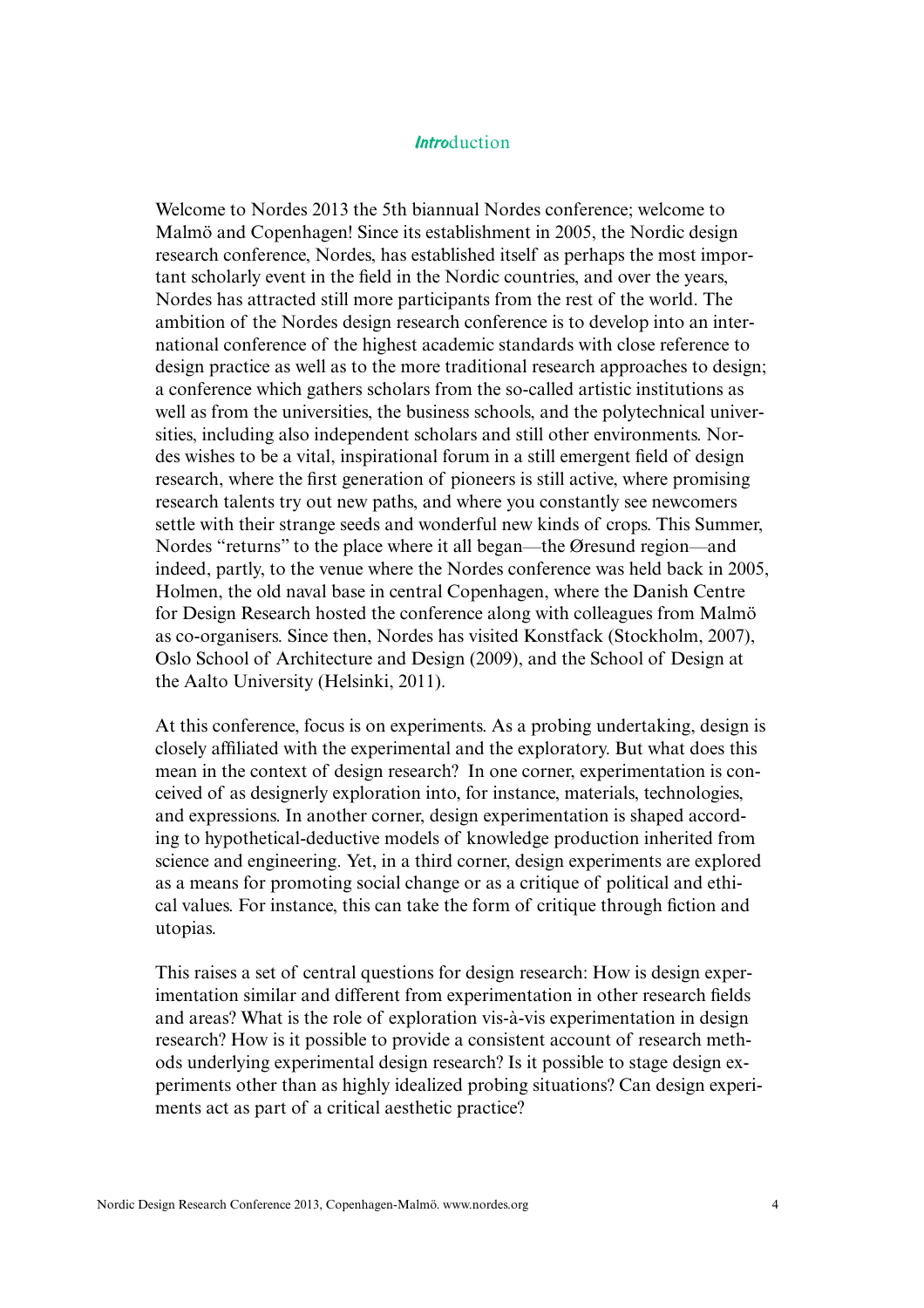As experiments are the core of the present conference, the ambition has been to give both workshops and the design research exhibition a central place in the programme. We have dedicated a full day for workshops in order to enable designers and design researchers to explore and discuss the many aspects of design research in an experimental and "designerly" way. The workshops will take place at STPLN in Malmö (see "venue" for further information). The intention is to create common experiences and to provide different kinds of platforms for the exchange of ideas and the exploration of new views. The Nordes workshops take many forms and contribute to various felds within design research, among them Codesign, Critical Design, Sustainable Design, Health/Ageing, Design Thinking, and Experimental Sketching. All conference participants are encouraged to take part in a workshop. We are proud to present an exhibition with 27 items in the main Ceremonial Hall where also one of the keynotes and the plenary paper sessions will take place. The vision with the design research exhibition is to present the materialities of design experiments in ways that communicate knowledge of research and of practice. The exhibition may thus both (be used to) present the outcomes of the research, and as a tool to express and communicate research enquiries. Some of the exhibition themes are: Experiments as design fiction  $\&$  critique, exploration  $\&$  making methods, and stretching the boundaries of material use.

We hope that you will enjoy our four-day selection of keynote speakers, papers, exhibition entries, workshops, and social and artistic events with experimentation as its overarching theme. This year, we have received more submissions than ever. All proposals have been through a double blind peer-review process. We are thus proud to be able to feature 34 full papers, 23 exploratory papers, 13 workshops, and 28 items for exhibition. We thank you all for your scholarly and artistic contributions to the Nordes environment, and we thank all reviewers and co-organisers for your tireless efforts to keep the Nordes machine running. Today we can all enjoy, celebrate, and nourish from the outcome. On behalf of Nordes and the organizing committees, we welcome you to Nordes 2013 and to Malmö and Copenhagen.

Finally we would like to express our gratitude to the generous fnancial contributions and support to the Nordes 2013 conference from the The Swedish Faculty for Design Research and Research Education (Designfakulteten), The Danish Council for Independent Research (Det Frie Forskningsråd/FKK), Letterstedtska Föreningen; School of Arts and Communication (K3), Malmö University, and The Royal Danish Academy of Fine Arts, Schools of Architecture, Design, and Conservation.

#### Enjoy!

Eva Brandt, Pelle Ehn, Troels Degn Johansson, Maria Hellström Reimer, Thomas Markussen, and Anna Vallgårda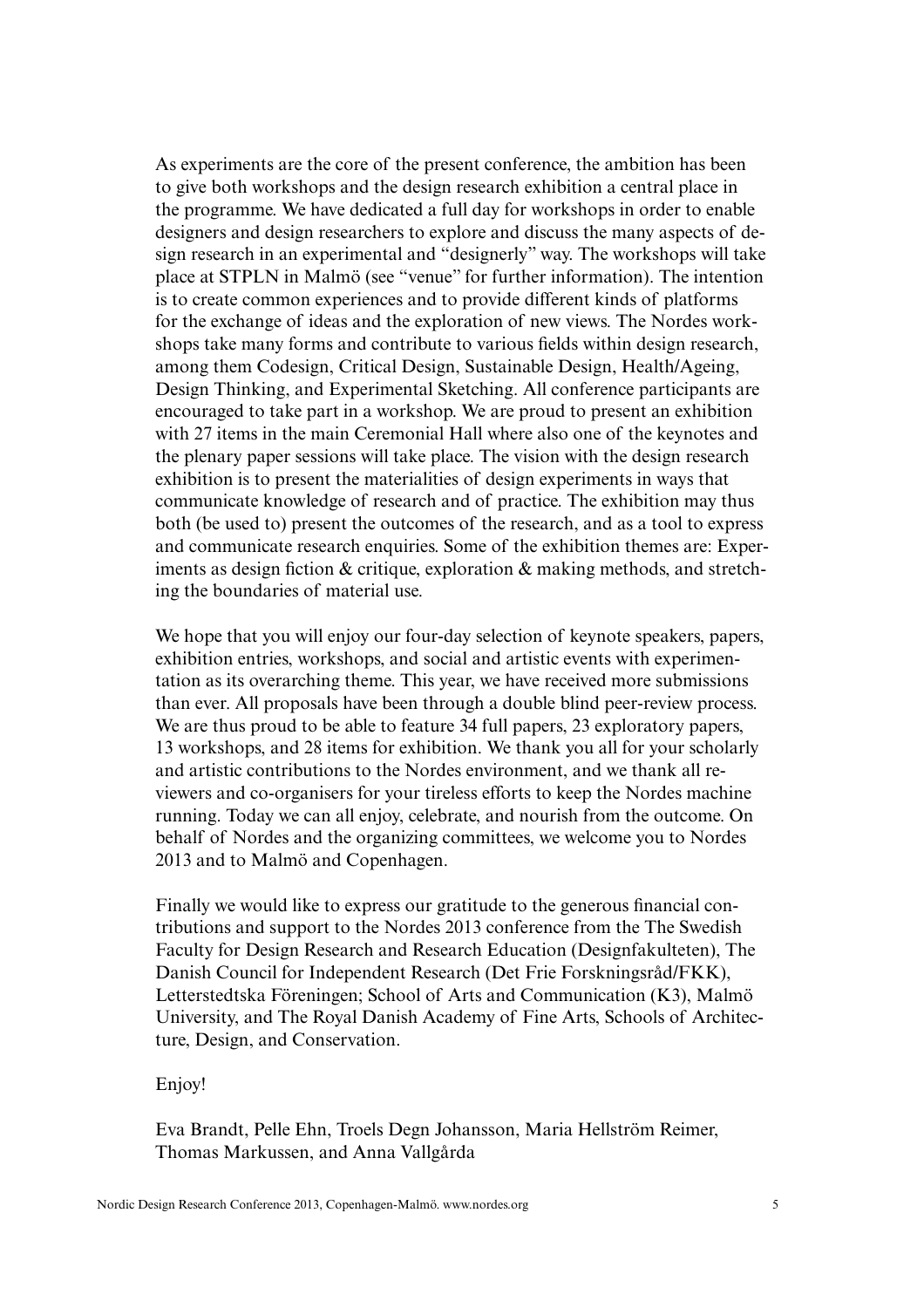

| <b>Service Service</b> | $\mathcal{L}^{\text{max}}_{\text{max}}$ and $\mathcal{L}^{\text{max}}_{\text{max}}$ and $\mathcal{L}^{\text{max}}_{\text{max}}$ and $\mathcal{L}^{\text{max}}_{\text{max}}$ |  |
|------------------------|-----------------------------------------------------------------------------------------------------------------------------------------------------------------------------|--|

Event (Location)

 $(F)$  = Full paper (E) = Exploratory paper (Exh) = Exhibition paper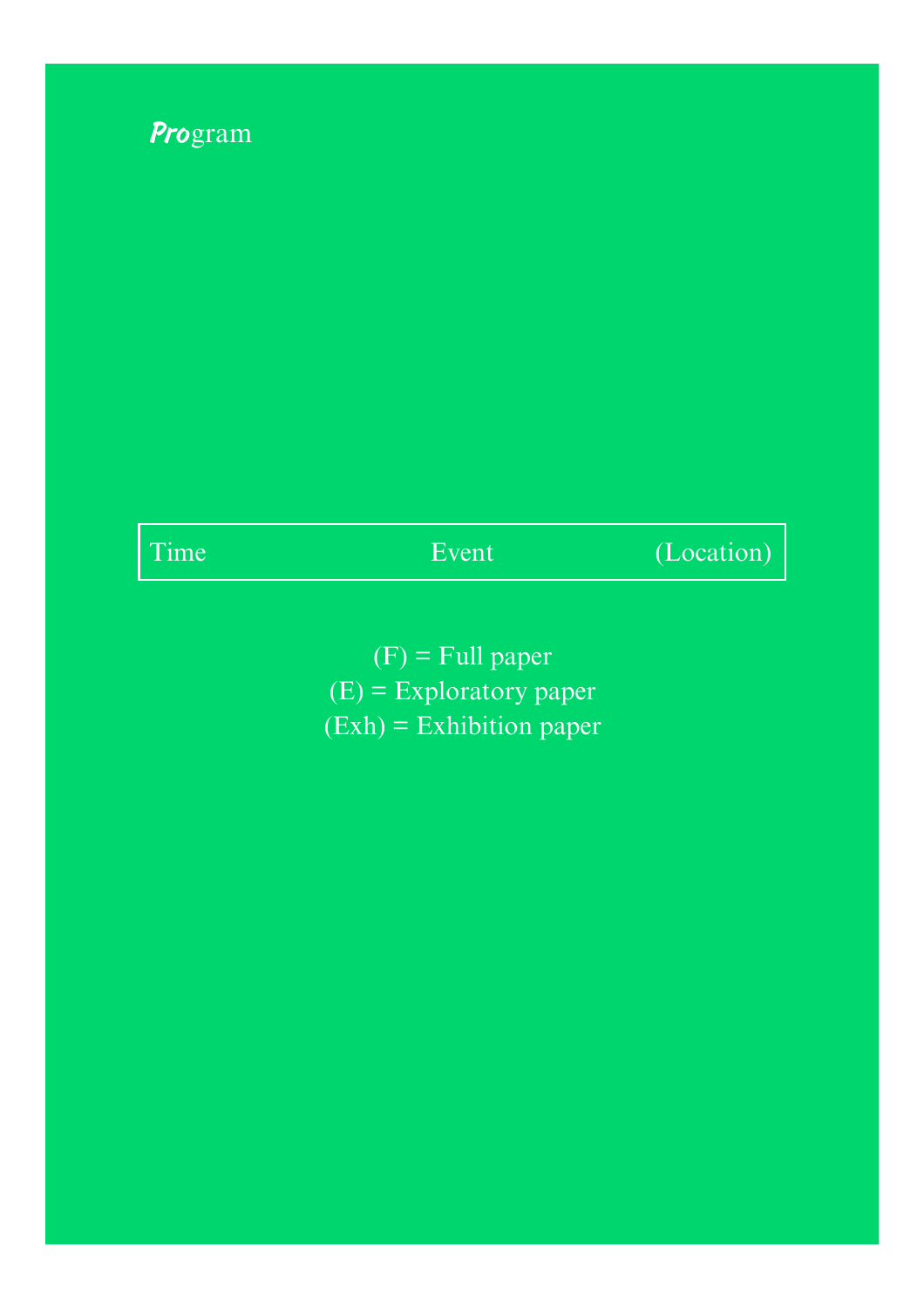# Sunday (Copenhagen)

(Registration is open from 08.30 - 20.30 in the reception)

| $09.00 - 12.30$                                                                                                                                                                           | Doctorial consortium                          | (90.1.25)   |
|-------------------------------------------------------------------------------------------------------------------------------------------------------------------------------------------|-----------------------------------------------|-------------|
| $12.30 - 13.30$                                                                                                                                                                           | Lunch                                         | (Cafeteria) |
| $13.30 - 17.00$                                                                                                                                                                           | Doctorial consortium                          | (90.1.25)   |
| $17.00 - 17.30$                                                                                                                                                                           | <b>Conference opening</b> (Ceremonial hall)   |             |
| $17.30 - 18.30$                                                                                                                                                                           | <b>Papers (plenary #1)</b> (Ceremonial hall)  |             |
| <i>(Dagmar Steffen)</i><br>Experiments all the way: Diagrams of dialectics between<br>$\circ$<br>a design research program and experiments (F)<br>(Mette Agger Eriksen, Anne Louise Bang) |                                               |             |
| $18.30 - 19.30$                                                                                                                                                                           | <b>Keynote: Usman Haque</b> (Ceremonial hall) |             |
| $19.30 - 20.30$                                                                                                                                                                           |                                               | (Cafeteria) |
|                                                                                                                                                                                           | <b>Buffet</b>                                 |             |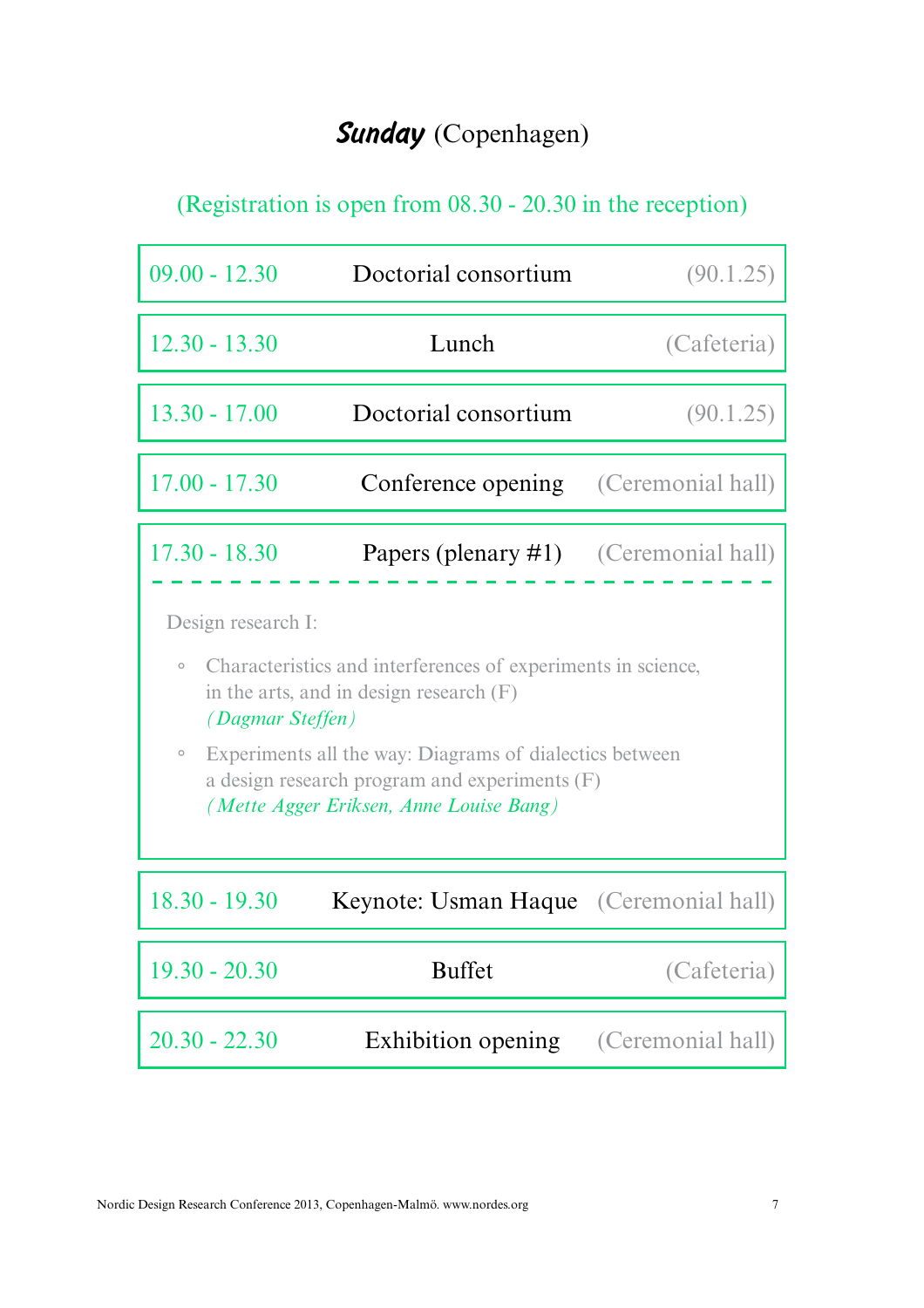# Monday (Copenhagen)

|         | a) Experiments in design education: (Auditorium 5)                                                                                                                      |
|---------|-------------------------------------------------------------------------------------------------------------------------------------------------------------------------|
| $\circ$ | Discursive structures of informal critique in an HCI design studio (F)<br>$(Colin$ Gray)                                                                                |
| $\circ$ | Story of use: Analysis of film narratives to inform the design<br>of object interactions (E)<br>(Silvia Grimaldi)                                                       |
| $\circ$ | Why hypothetical? Grounding "the guess" in experimentation (E)<br>(Mary Anne Beecher)                                                                                   |
| $\circ$ | Articulating material criteria (E)<br>(Karen Marie Hasling)                                                                                                             |
| $\circ$ | Translations: Experiments in landscape design education (E)<br>(Anne Tietjen)                                                                                           |
|         |                                                                                                                                                                         |
| $\circ$ | Design argumentation in academic design education (E)<br>(Peter Dalsgaard, Christian Dindler, Jonas Fritsch)                                                            |
|         | b) Design for the social: $(90.1.20)$                                                                                                                                   |
| $\circ$ | Designing social play through interpersonal touch:<br>An annotated portfolio (E)<br>(Mads Hobye, Nicolas Padfield, Jonas Löwgren)                                       |
|         | (Kristine Samson)                                                                                                                                                       |
| $\circ$ | Designing in the emergent city. Assemblage, acts, performance (E)<br>Sustainable infrastructure for ad hoc social interaction (F)<br>(Lone Malmborg, Signe L. Yndigegn) |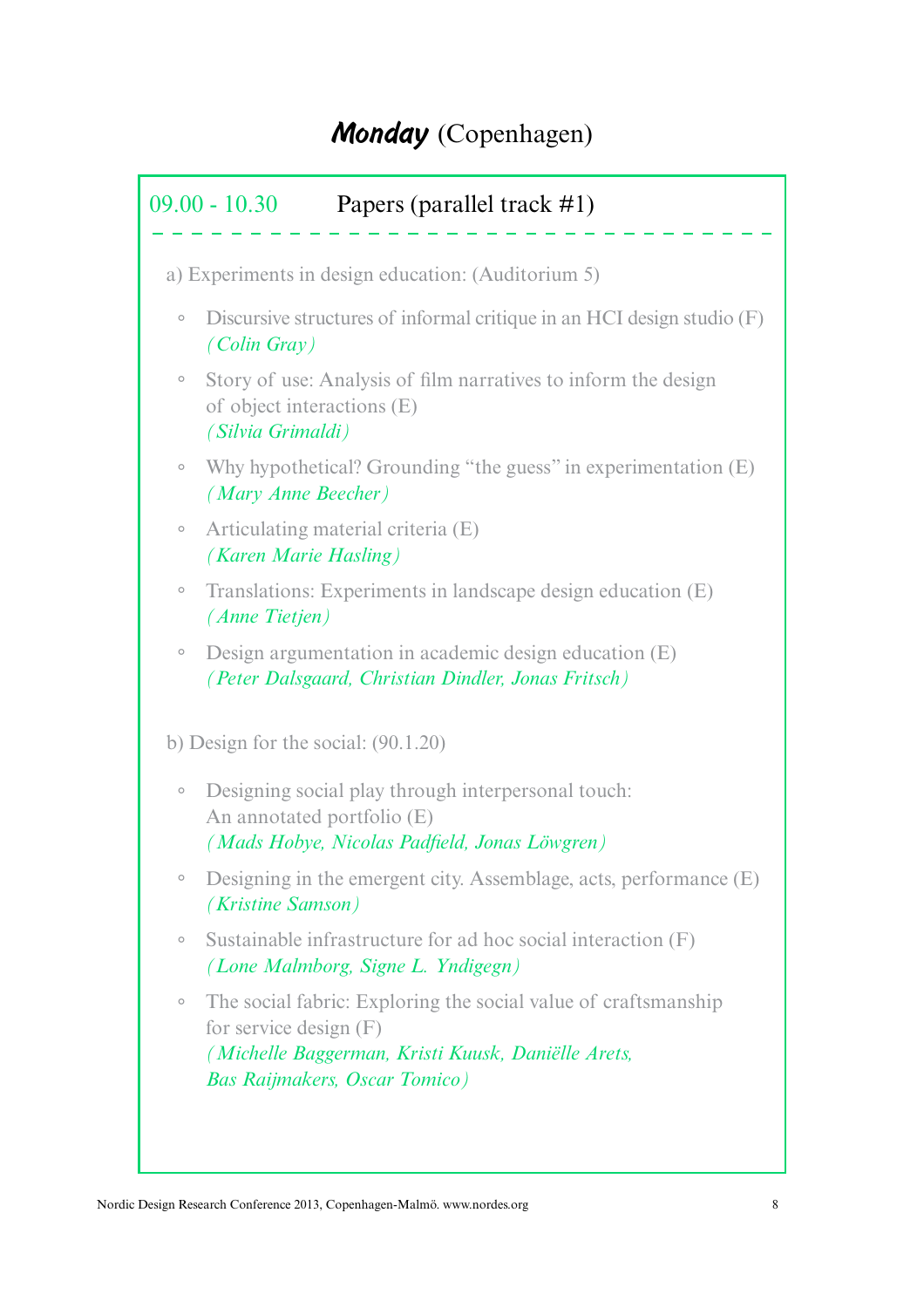## Monday (Copenhagen)

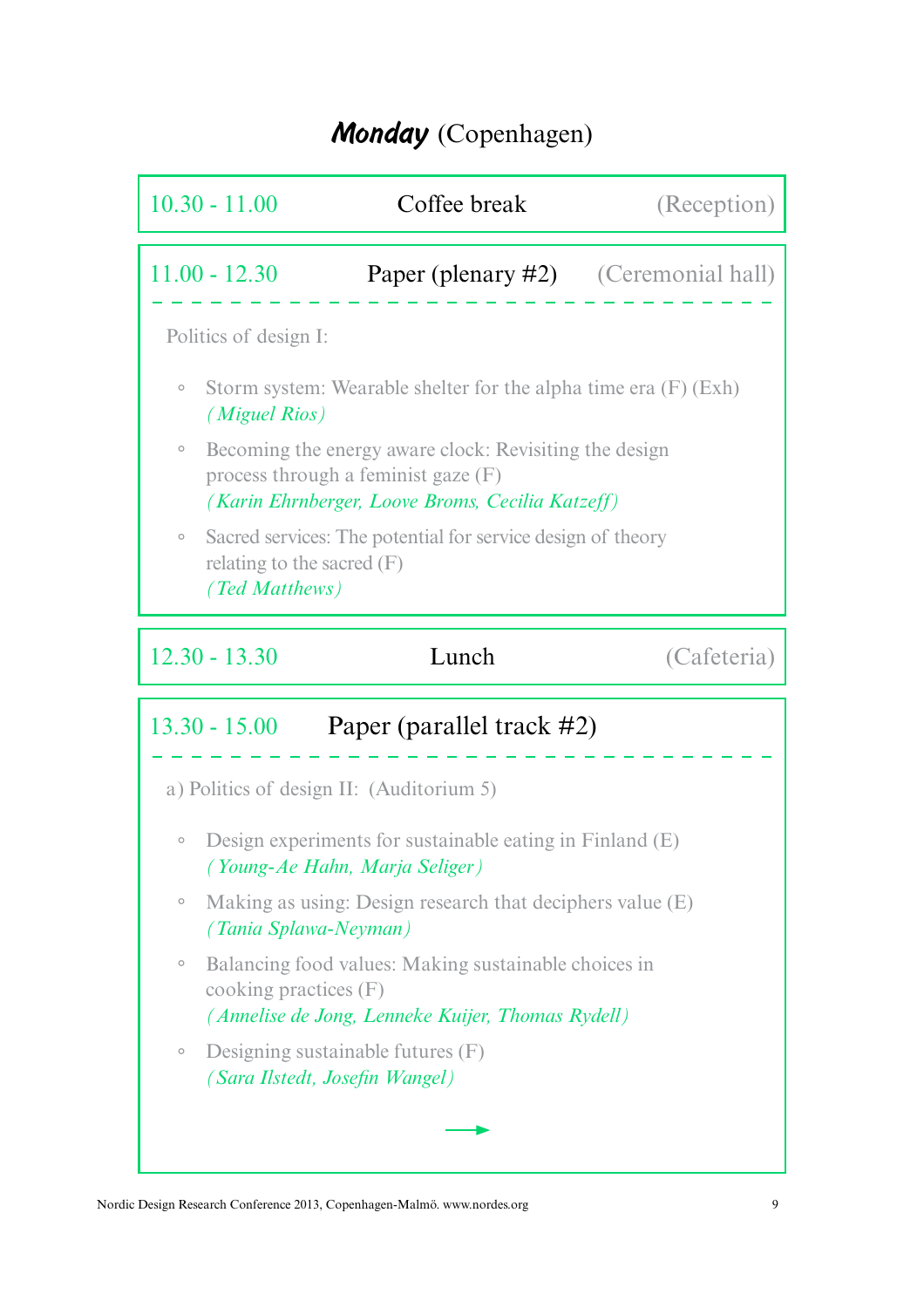## Monday (Copenhagen)

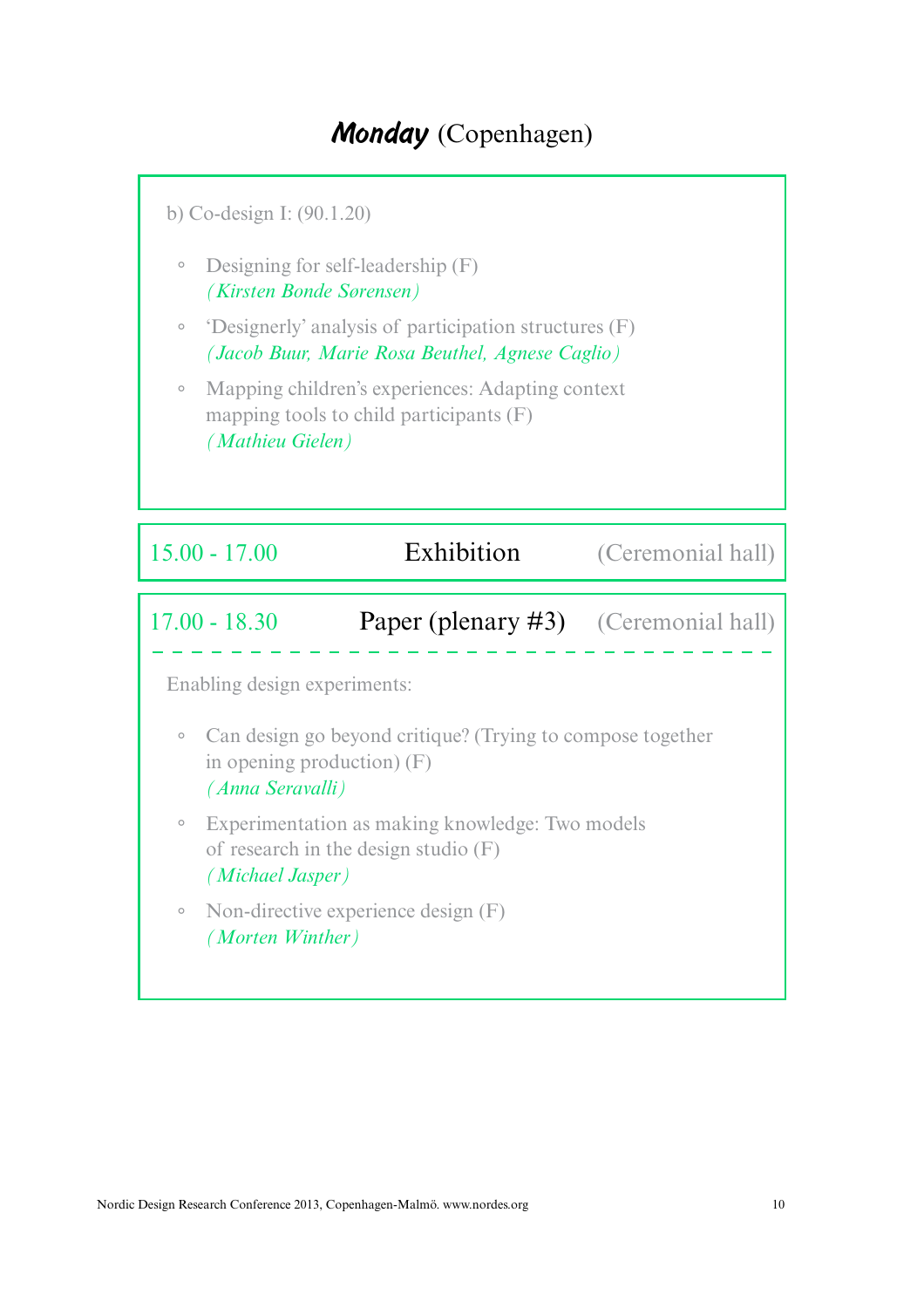# Tuesday (Malmö)

|         | $09.30 - 12.30$<br>Workshop (part 1)                                                                                                                                      |  |
|---------|---------------------------------------------------------------------------------------------------------------------------------------------------------------------------|--|
|         | Full day workshops (through part 1 and part 2):                                                                                                                           |  |
| $\circ$ | Ageing & ingenuity: What is your design story?<br>(Yanki C Lee, Sara Hyltén-Cavallius, Virginia Tassinari)                                                                |  |
| $\circ$ | An experiment of reflection on design game qualities<br>and controversies page<br>(Mette Agger Eriksen, Maria Hellström Reimer,<br>Eva Brandt, Kirsikka Vaajakallio)      |  |
| $\circ$ | Electronic sketching: Using IdemoBits as tools for<br>synthesis in design research<br>(Vanessa Carpenter, Mikkel Leth Olsen)                                              |  |
| $\circ$ | Experimenting with design: Playing with data<br>derived from unusual locations<br>(Laurene Vaughan, Andrew Morrison, Aisling Kelliher)                                    |  |
| $\circ$ | Experimenting with design experiments<br>(Anna Rylander, Bo Westerlund)                                                                                                   |  |
| $\circ$ | New ways of networking: A hands on workshop<br>exploring the workspace: lab and its equipment<br>(Christina Lundsgaard, Carolina Souza Da Conceição,<br>Johanna Eriksson) |  |
| $\circ$ | The Fat Factory: Chewing the fat<br>(Mike Thompson, Daniëlle Arets)                                                                                                       |  |
|         |                                                                                                                                                                           |  |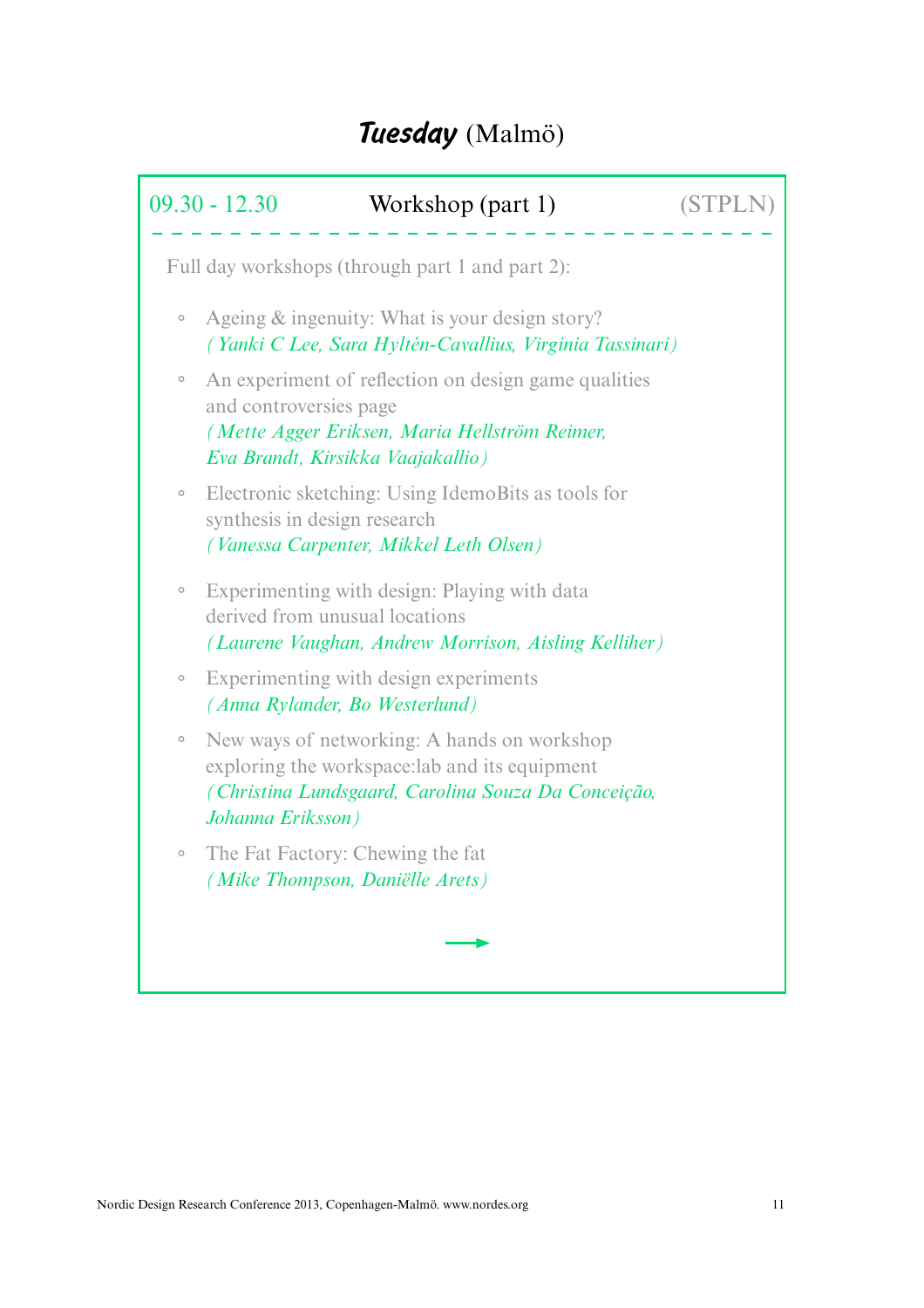# Tuesday (Malmö)

| Half day workshops (part 1):<br>Creative communities, creative assets: Exploring<br>$\circ$<br>methods of mapping community assets<br>(Catherine Greene, Gail Ramster, Katerina Alexiou, Theo<br>Zamenopoulos, Giota Alevizou, Alan Outten, Cristina Gorzanelli)<br>Fungutopia workshop: Grow it yourself design<br>$\circ$ |                                                |                |  |
|-----------------------------------------------------------------------------------------------------------------------------------------------------------------------------------------------------------------------------------------------------------------------------------------------------------------------------|------------------------------------------------|----------------|--|
| (Laura Popplow)<br>Playful design for Alzheimer's disease<br>$\circ$<br>(Hester Anderiesen, Laura Eggermont)<br>Experimental sketching<br>$\circ$                                                                                                                                                                           |                                                |                |  |
| (Judith Marlen Dobler)                                                                                                                                                                                                                                                                                                      |                                                |                |  |
| 12.30-13.30                                                                                                                                                                                                                                                                                                                 | Lunch                                          | (STPL)         |  |
| $13.30 - 16.30$<br>Workshop (part 2)<br>(STPI<br>Half day workshops (part 2):<br>$\circ$                                                                                                                                                                                                                                    |                                                |                |  |
| Designing value and reframing challenges<br>(Andrea Augsten, Frederike Beha)<br>Expand your design space with energy harvesting<br>$\circ$<br>(Johan Pedersen, Vanessa Carpenter)                                                                                                                                           |                                                |                |  |
| $16.30 - 17.30$                                                                                                                                                                                                                                                                                                             | Coffee break                                   | (MEDEA)        |  |
| $17.30 - 18.30$                                                                                                                                                                                                                                                                                                             | Keynote: Massumi & Manning                     | (MEDEA)        |  |
| $18.30 - 19.30$                                                                                                                                                                                                                                                                                                             | Refreshments                                   | <b>(STPLN)</b> |  |
| $19.30 - 22.30$                                                                                                                                                                                                                                                                                                             | Conference dinner:<br>Nordes popup restaurants | <b>(STPLN)</b> |  |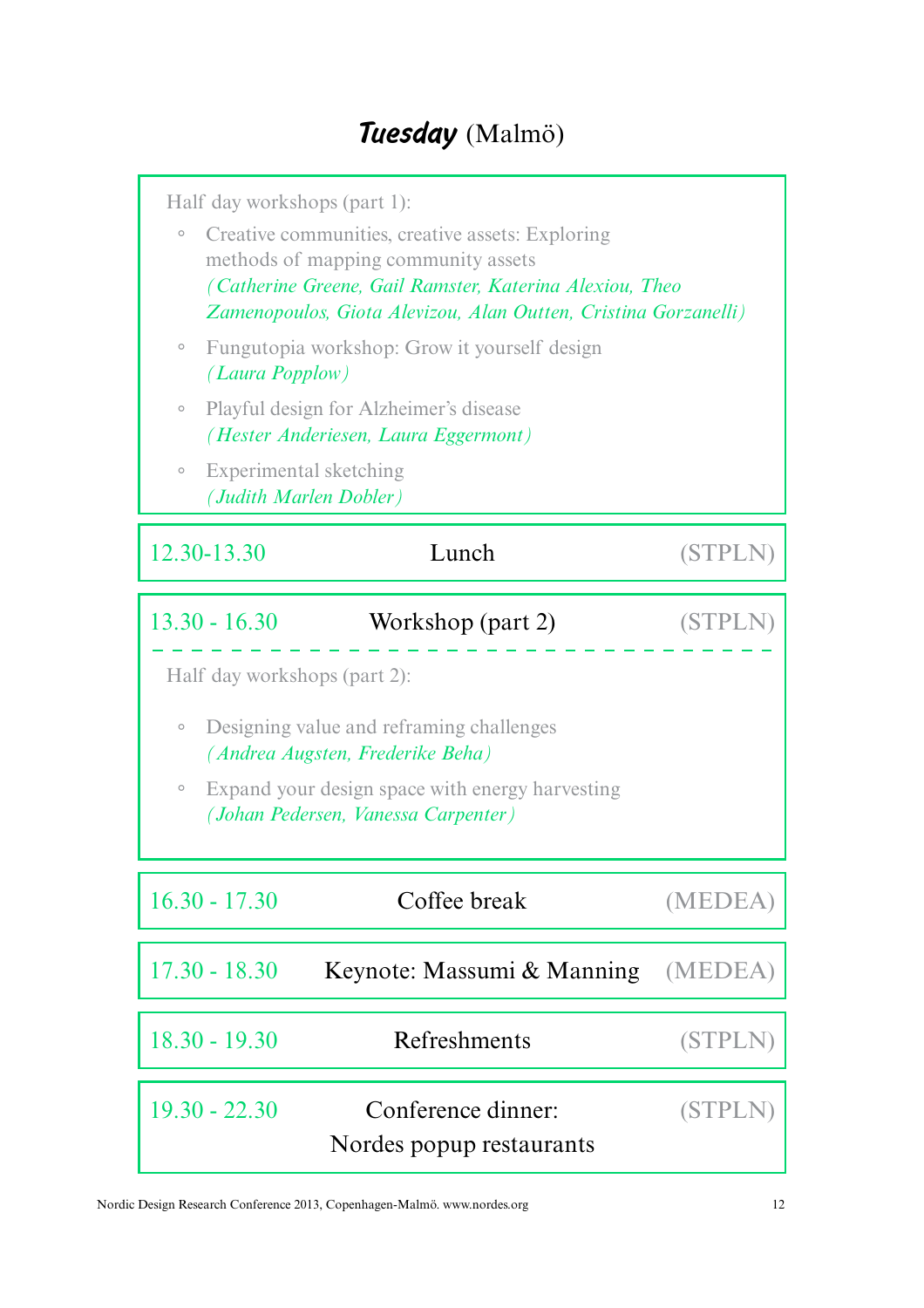|         | $09.00 - 10.30$<br>Paper (parallel track $\#3$ )                                                                                                                                      |
|---------|---------------------------------------------------------------------------------------------------------------------------------------------------------------------------------------|
|         | a) The role of the designer: $(90.1.20)$                                                                                                                                              |
| $\circ$ | Discursive design basics: Mode and audience (E)<br>(Bruce M. Tharp, Stephanie M. Tharp)                                                                                               |
| $\circ$ | Utilizing the designer within: A healthcare case study (E)<br>(Alastair S. Macdonald)                                                                                                 |
| $\circ$ | Ageing as design culture (E)<br>(Ozge Subasi, Lone Malmborg)                                                                                                                          |
| $\circ$ | The in-between: An experimental venture into<br>the position of the designer $(E)$<br>(Susana Cámara Leret, Bas Raijmakers)                                                           |
| $\circ$ | The ingenuity of ageing: An experiment to explore<br>the role of designers as a moral subject $(F)$<br>(Denny Ho, Yanki Lee)                                                          |
|         | b) Design research II: (Auditorium 5)                                                                                                                                                 |
| $\circ$ | Artifice, the semiosphere, and counter-consciousness<br>-or- a model for a counter-design and design research (E) (Exh)<br>(Joshua Singer)                                            |
| $\circ$ | Experiential design landscapes: Design research in the wild (E)<br>(Michel Peeters, Carl Megens, Caroline Hummels,<br>Aarnout Brombacher, Wijnand Ijsselsteijn)                       |
| $\circ$ | The travelling transect gels: Capturing island dynamics, relationships<br>and atmospheres in the water landscapes of the Canaries (E) (Exh)<br>(Ellen Braae, Lisa Diedrich, Gini Lee) |
|         |                                                                                                                                                                                       |
| $\circ$ | Double vision: Researching fashion design practise by<br>use of qualitative techniques (E)<br>(Ulla Ræbild)                                                                           |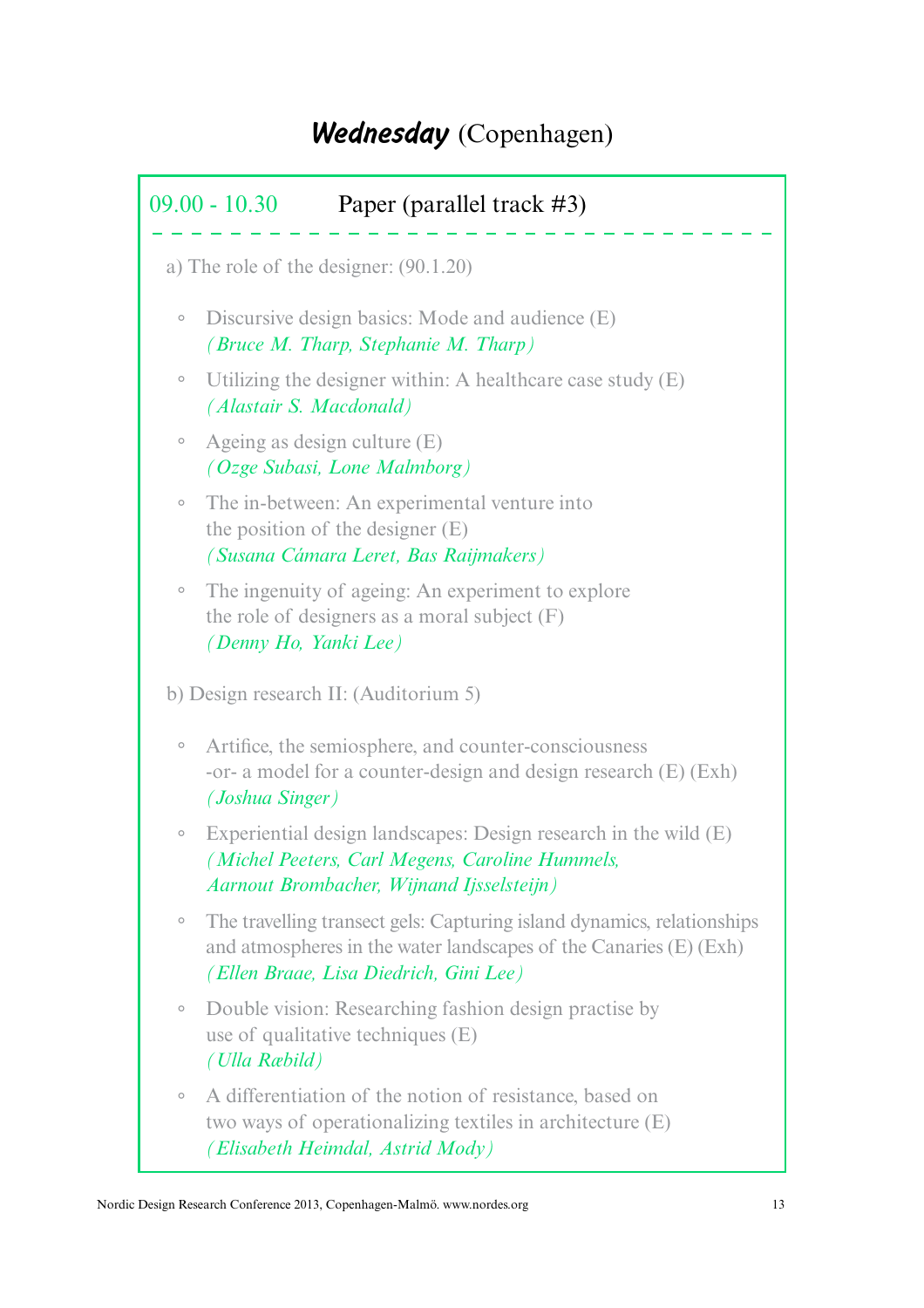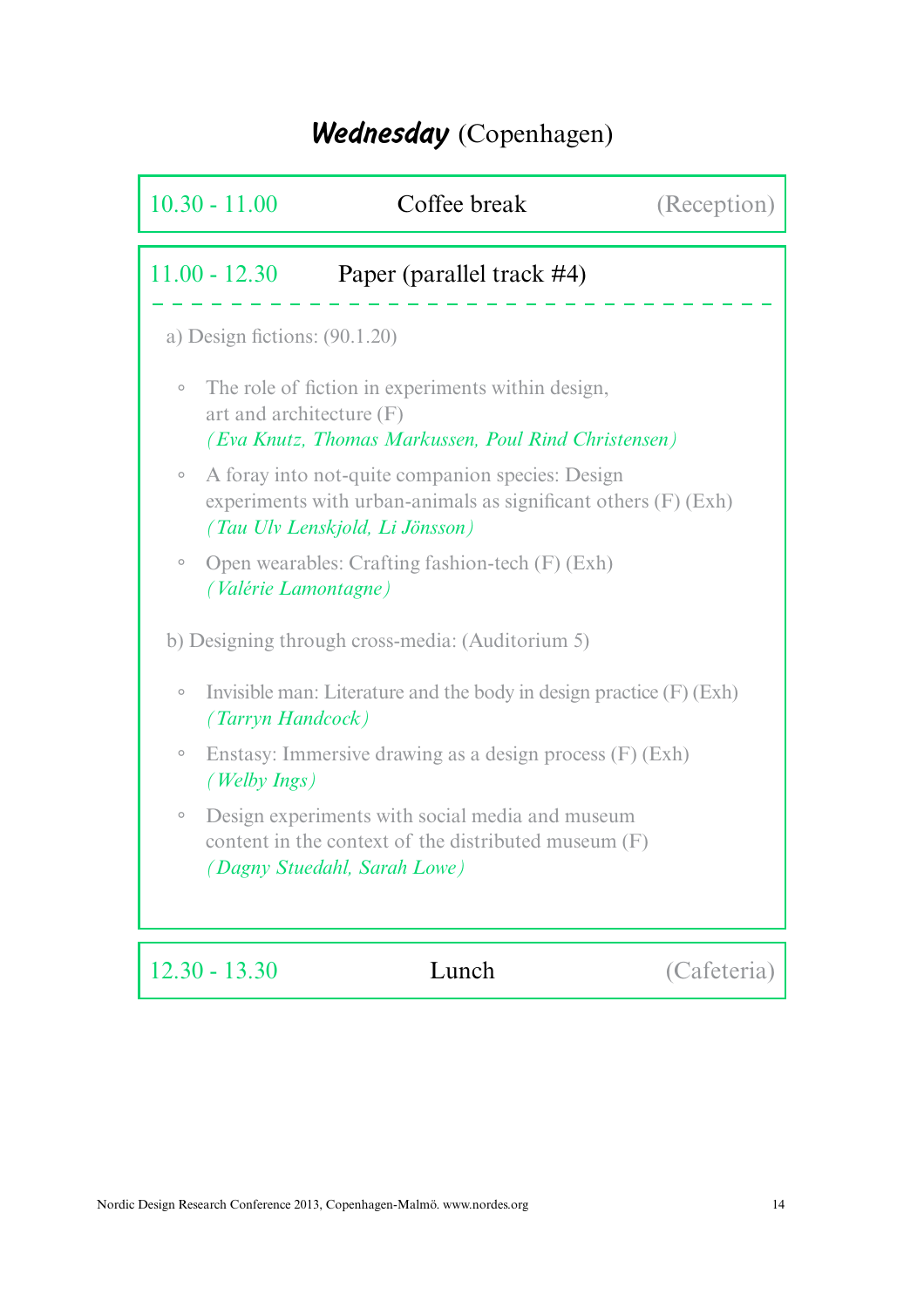|         | $13.30 - 15.00$<br>Paper (parallel track #5)                                                                                                                                          |
|---------|---------------------------------------------------------------------------------------------------------------------------------------------------------------------------------------|
|         | a) Experiments as (material) explorations: (90.1.20)                                                                                                                                  |
| $\circ$ | 3 contiguous experiments on a design historical case (F)<br><i>(Pia Pedersen)</i>                                                                                                     |
| $\circ$ | Towards a manifesto for methodological experimentation<br>in design research $(F)$<br>(Henry Mainsah, Andrew Morrison)                                                                |
| $\circ$ | Demonstrating color transitions of leuco dye-based thermochro-<br>mic inks as a teaching approach in textile and fashion design (F)<br>(Marjan Kooroshnia)                            |
| $\circ$ | Printed material and fabric (F)<br>(Jussi Mikkonen, Reetta Myllymäki, Sari Kivioja,<br>Santeri Vanhakartano Helena Suonsilta)                                                         |
|         | b) Co-design II (material practice): (Auditorium 5)                                                                                                                                   |
| $\circ$ | Cardboard hospital: Prototyping patient-centric<br>environments and services (F)<br>(Juha Kronqvist, Heini Erving, Teemu Leinonen)                                                    |
| $\circ$ | Oops! moments: Kinetic material in participatory workshops (F)<br>(Robb Mitchell, Agnese Caglio, Jacob Buur)                                                                          |
| $\circ$ | How experimenting with networks and the data they generate<br>can create layered semantic and visual communication design?<br>$(F)$ (Exh)<br>(Miglena Minkova, Maria Martin Carrasco) |
|         |                                                                                                                                                                                       |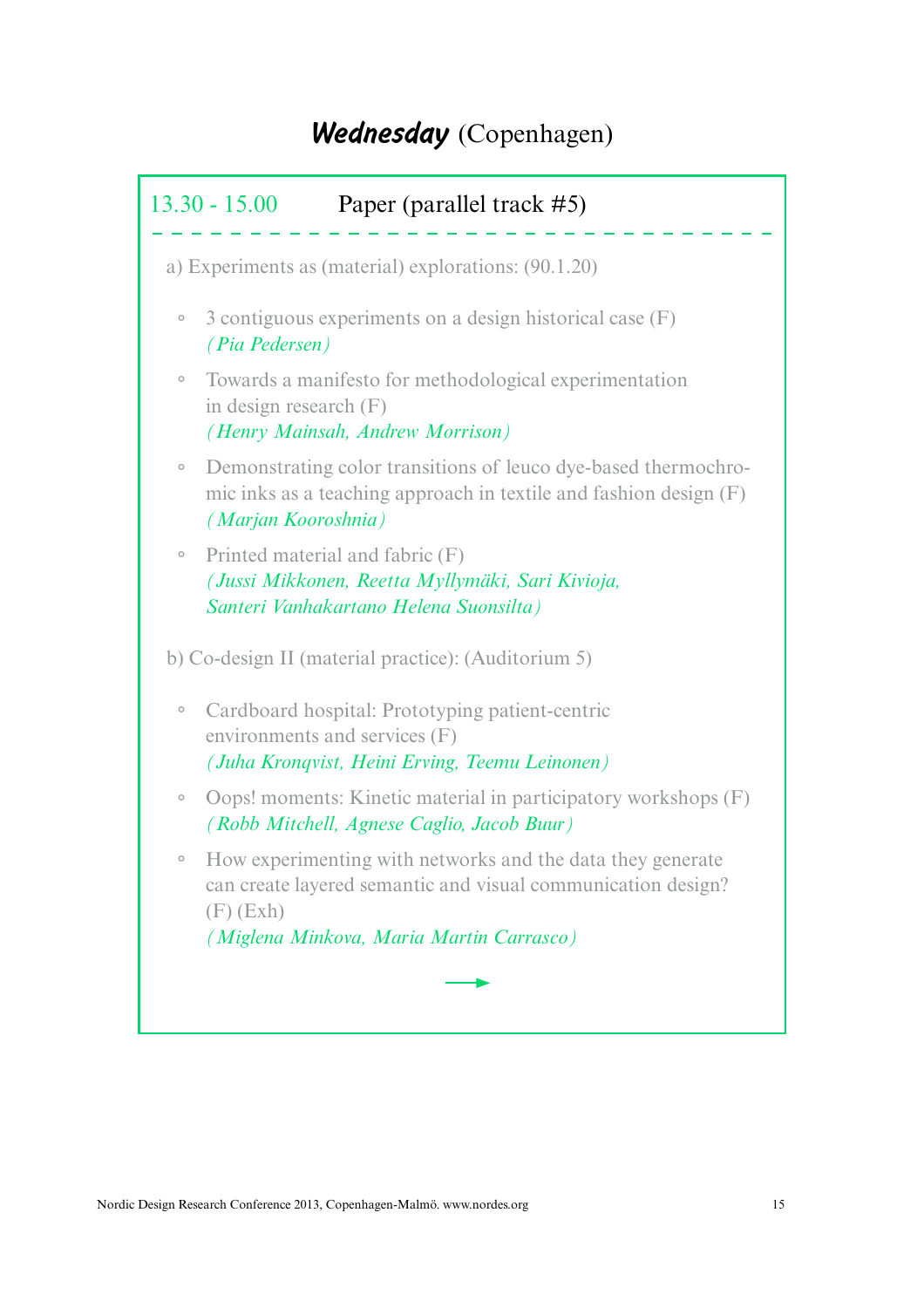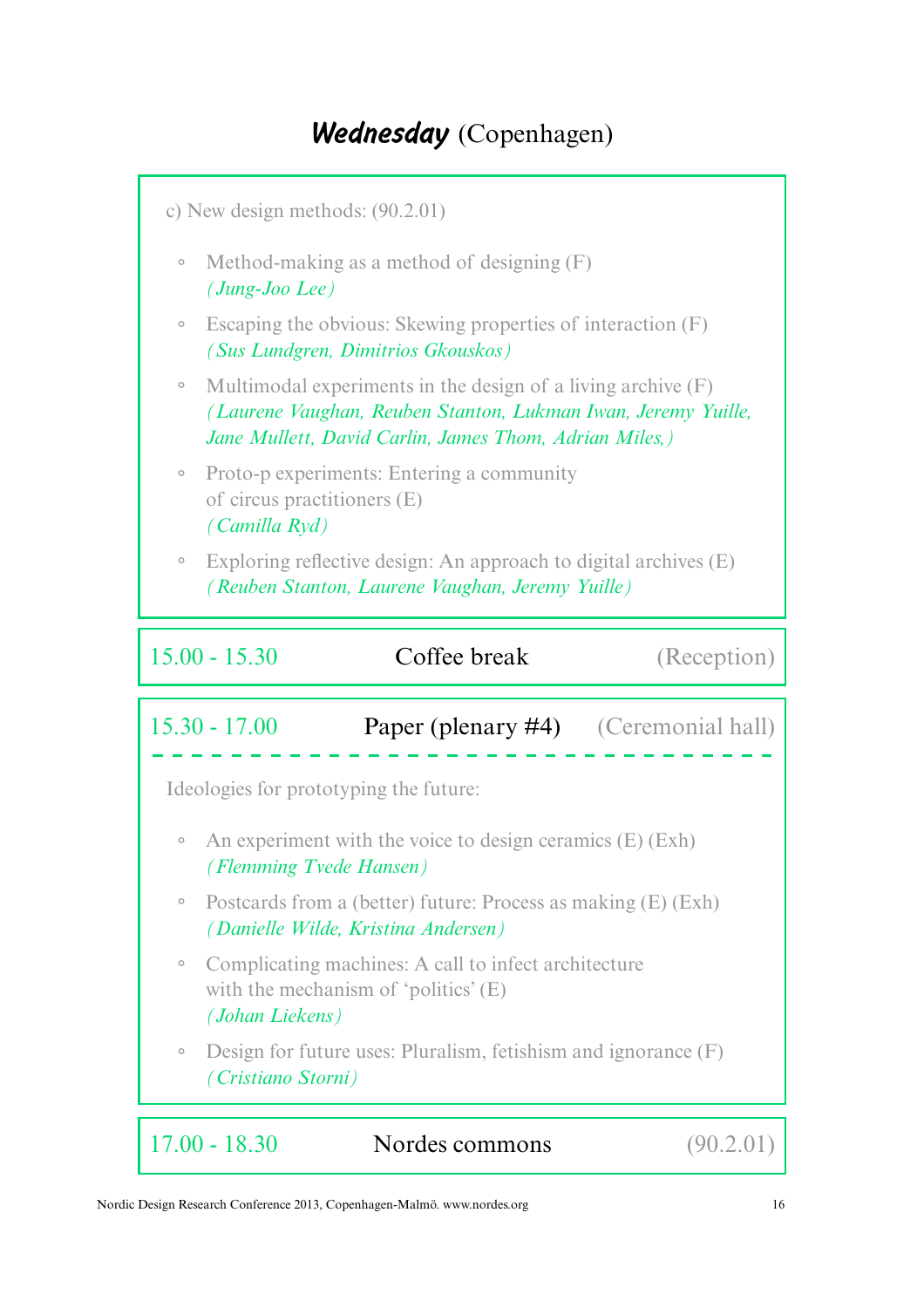## Index of papers

### **FULL PAPERS**

| Mapping children's experiences: Adapting context mapping tools to child participants<br>$\circ$<br>(Mathieu Gielen)                                                                | 23  |
|------------------------------------------------------------------------------------------------------------------------------------------------------------------------------------|-----|
| Escaping the obvious: Skewing properties of interaction<br>$\circ$<br>(Sus Lundgren, Dimitrios Gkouskos)                                                                           | 32  |
| 3 contiguous experiments on a design historical case<br>$\circ$<br>(Pia Pedersen)                                                                                                  | 40  |
| Design for future uses: Pluralism, fetishism and ignorance<br>$\circ$<br>(Cristiano Storni)                                                                                        | 50  |
| Oops! moments: Kinetic material in participatory workshops<br>$\circ$<br>(Robb Mitchell, Agnese Caglio, Jacob Buur)                                                                | 60  |
| Storm system: Wearable shelter for the alpha time era<br>$\circ$<br>(Miguel Rios)                                                                                                  | 70  |
| How experimenting with networks and the data they generate can create layered<br>$\circ$<br>semantic and visual communication design?<br>(Miglena Minkova, Maria Martin Carrasco)  | 80  |
| Non-directive experience design<br>$\circ$<br>(Morten Winther)                                                                                                                     | 90  |
| Method-making as a method of designing<br>$\circ$<br>(Jung-Joo Lee)                                                                                                                | 100 |
| Discursive structures of informal critique in an HCI design studio<br>(Colin Gray)                                                                                                 | 110 |
| Enstasy: Immersive drawing as a design process<br>(Welby Ings)                                                                                                                     | 119 |
| Balancing food values: Making sustainable choices in cooking practices<br>(Annelise de Jong, Lenneke Kuijer, Thomas Rydell)                                                        | 127 |
| Characteristics and interferences of experiments in science, in the arts, and in design research<br>(Dagmar Steffen)                                                               | 136 |
| Multimodal experiments in the design of a living archive<br>(Laurene Vaughan, Reuben Stanton, Lukman Iwan, Jeremy Yuille, Jane Mullett,<br>David Carlin, James Thom, Adrian Miles) | 144 |
| Towards a manifesto for methodological experimentation in design research<br>(Henry Mainsah, Andrew Morrison)                                                                      | 153 |
| Designing for self-leadership<br>(Kirsten Bonde Sørensen)                                                                                                                          | 163 |
| Demonstrating color transitions of leuco dye-based thermochromic inks as<br>a teaching approach in textile and fashion design<br>(Marjan Kooroshnia)                               | 173 |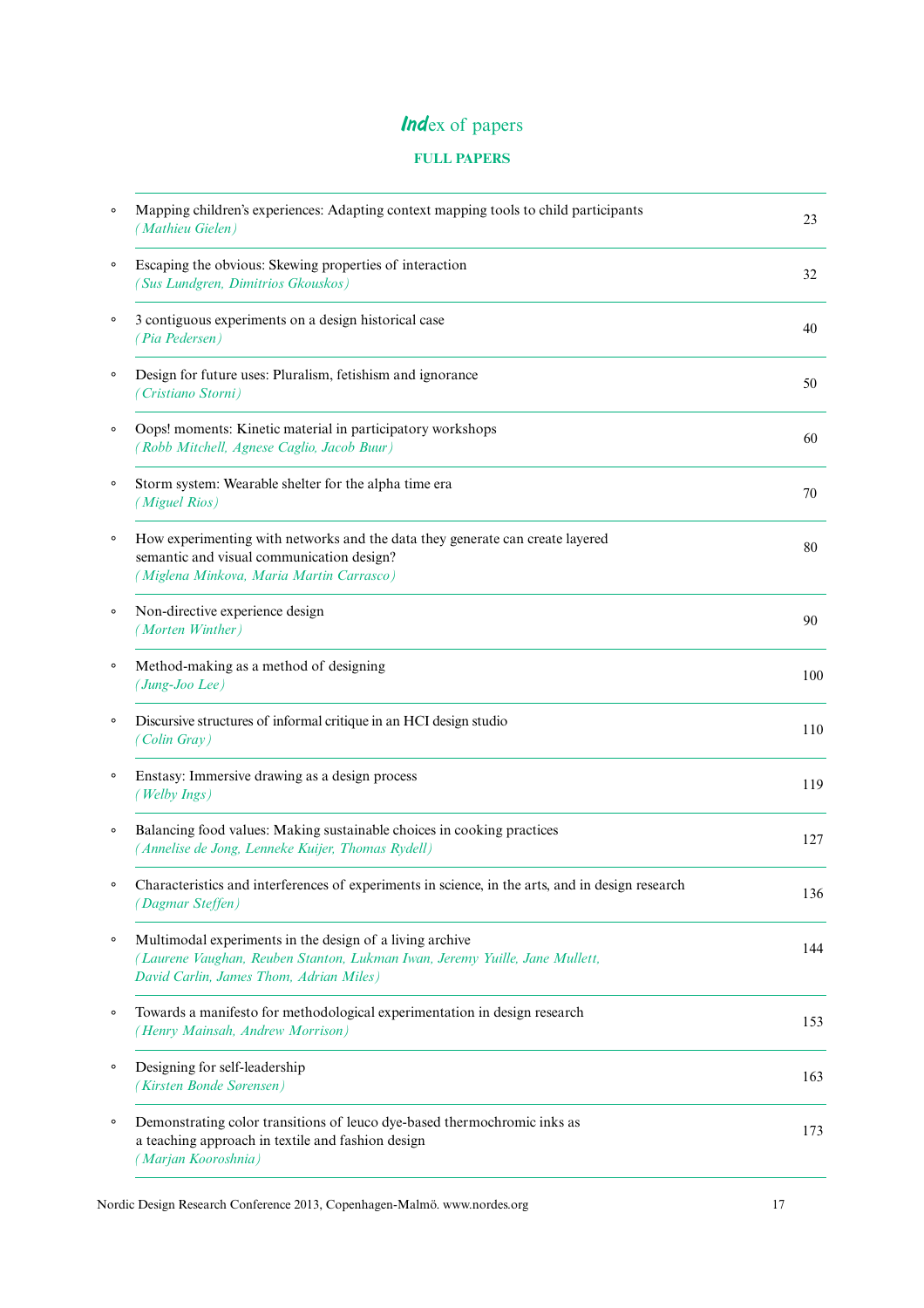| $\circ$ | Experimentation as making knowledge: Two models of research in the design studio<br>(Michael Jasper)                                                                   | 182 |
|---------|------------------------------------------------------------------------------------------------------------------------------------------------------------------------|-----|
| $\circ$ | The travelling transect: Capturing island dynamics, relationships and atmospheres in<br>the water landscapes of the Canaries<br>(Ellen Braae, Lisa Diedrich, Gini Lee) | 191 |
| $\circ$ | Can design go beyond critique? (Trying to compose together in opening production)<br>(Anna Seravalli)                                                                  | 201 |
| $\circ$ | Open wearables: Crafting fashion-tech<br>(Valérie Lamontagne)                                                                                                          | 211 |
| $\circ$ | Designing sustainable futures<br>(Sara Ilstedt, Josefin Wangel)                                                                                                        | 218 |
| $\circ$ | Sustainable infrastructure for ad hoc social interaction<br>(Lone Malmborg, Signe L. Yndigegn)                                                                         | 228 |
| $\circ$ | Experiments all the way: Diagrams of dialectics between a design research program and experiments<br>(Mette Agger Eriksen, Anne Louise Bang)                           | 238 |
| $\circ$ | Sacred services: The potential for service design of theory relating to the sacred<br>(Ted Matthews)                                                                   | 248 |
| $\circ$ | Becoming the energy aware clock: Revisiting the design process through a feminist gaze<br>(Karin Ehrnberger, Loove Broms, Cecilia Katzeff)                             | 258 |
| $\circ$ | The social fabric: Exploring the social value of craftsmanship for service design<br>(Michelle Baggerman, Kristi Kuusk, Daniëlle Arets, Bas Raijmakers, Oscar Tomico)  | 267 |
| $\circ$ | Invisible man: Literature and the body in design practice<br>(Tarryn Handcock)                                                                                         | 274 |
| $\circ$ | The ingenuity of ageing: An experiment to explore the role of designers as a moral subject<br>(Denny Ho, Yanki Lee)                                                    | 283 |
| $\circ$ | Cardboard hospital: Prototyping patient-centric environments and services<br>(Juha Kronqvist, Heini Erving, Teemu Leinonen)                                            | 293 |
| $\circ$ | Design experiments with social media and museum content in the context of the distributed museum<br>(Dagny Stuedahl, Sarah Lowe)                                       | 303 |
| $\circ$ | Printed material and fabric<br>(Jussi Mikkonen, Reetta Myllymäki, Sari Kivioja, Santeri Vanhakartano Helena Suonsilta)                                                 | 313 |
| $\circ$ | A foray into not-quite companion species: Design experiments with urban-animals as significant others<br>(Tau Ulv Lenskjold, Li Jönsson)                               | 322 |
| $\circ$ | 'Designerly' analysis of participation structures<br>(Jacob Buur, Marie Rosa Beuthel, Agnese Caglio)                                                                   | 332 |
| $\circ$ | The role of fiction in experiments within design, art and architecture<br>(Eva Knutz, Thomas Markussen, Poul Rind Christensen)                                         | 341 |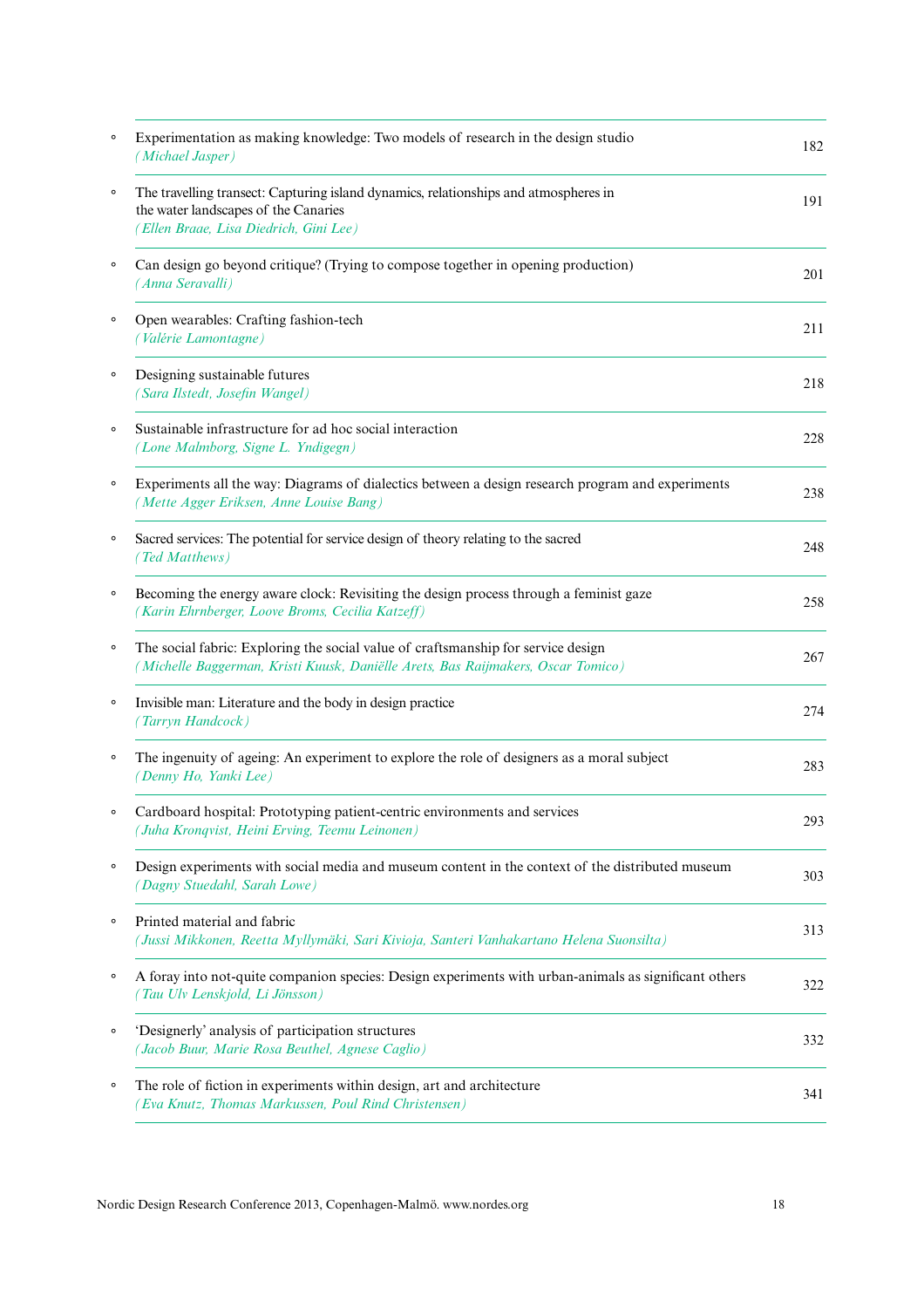#### **EXPLORATORY PAPERS**

| $\circ$ | Utilizing the designer within: A healthcare case study<br>(Alastair S. Macdonald)                                                                 | 350 |
|---------|---------------------------------------------------------------------------------------------------------------------------------------------------|-----|
| $\circ$ | Exploring reflective design: An approach to digital archives<br>(Reuben Stanton, Laurene Vaughan, Jeremy Yuille)                                  | 354 |
| $\circ$ | An experiment with the voice to design ceramics<br>(Flemming Tvede Hansen)                                                                        | 358 |
| $\circ$ | Artifice, the semiosphere, and counter-consciousness -or- a model for a counter-design and design research<br>(Joshua Singer)                     | 362 |
| $\circ$ | Designing social play through interpersonal touch: An annotated portfolio<br>(Mads Hobye, Nicolas Padfield, Jonas Löwgren)                        | 366 |
| $\circ$ | Articulating material criteria<br>(Karen Marie Hasling)                                                                                           | 370 |
| $\circ$ | Story of use: Analysis of film narratives to inform the design of object interactions<br>(Silvia Grimaldi)                                        | 374 |
| $\circ$ | Postcards from a (better) future: Process as making<br>(Danielle Wilde, Kristina Andersen)                                                        | 378 |
| $\circ$ | Translations: Experiments in landscape design education<br>(Anne Tietjen)                                                                         | 382 |
| $\circ$ | A differentiation of the notion of resistance, based on two ways of operationalizing textiles in architecture<br>(Elisabeth Heimdal, Astrid Mody) | 386 |
| $\circ$ | Double vision: Researching fashion design practise by use of qualitative techniques<br>(Ulla Ræbild)                                              | 390 |
| $\circ$ | The in-between: An experimental venture into the position of the designer<br>(Susana Cámara Leret, Bas Raijmakers)                                | 394 |
| $\circ$ | Ageing as design culture<br>(Ozge Subasi, Lone Malmborg)                                                                                          | 398 |
| $\circ$ | Design experiments for sustainable eating in Finland<br>(Young-Ae Hahn, Marja Seliger)                                                            | 402 |
| $\circ$ | Discursive design basics: Mode and audience<br>(Bruce M. Tharp, Stephanie M. Tharp)                                                               | 406 |
| $\circ$ | Complicating machines: A call to infect architecture with the mechanism of 'politics'<br>(Johan Liekens)                                          | 410 |
| $\circ$ | Why hypothetical? Grounding "the guess" in experimentation<br>(Mary Anne Beecher)                                                                 | 414 |
| $\circ$ | Making as using: Design research that deciphers value<br>(Tania Splawa-Neyman)                                                                    | 418 |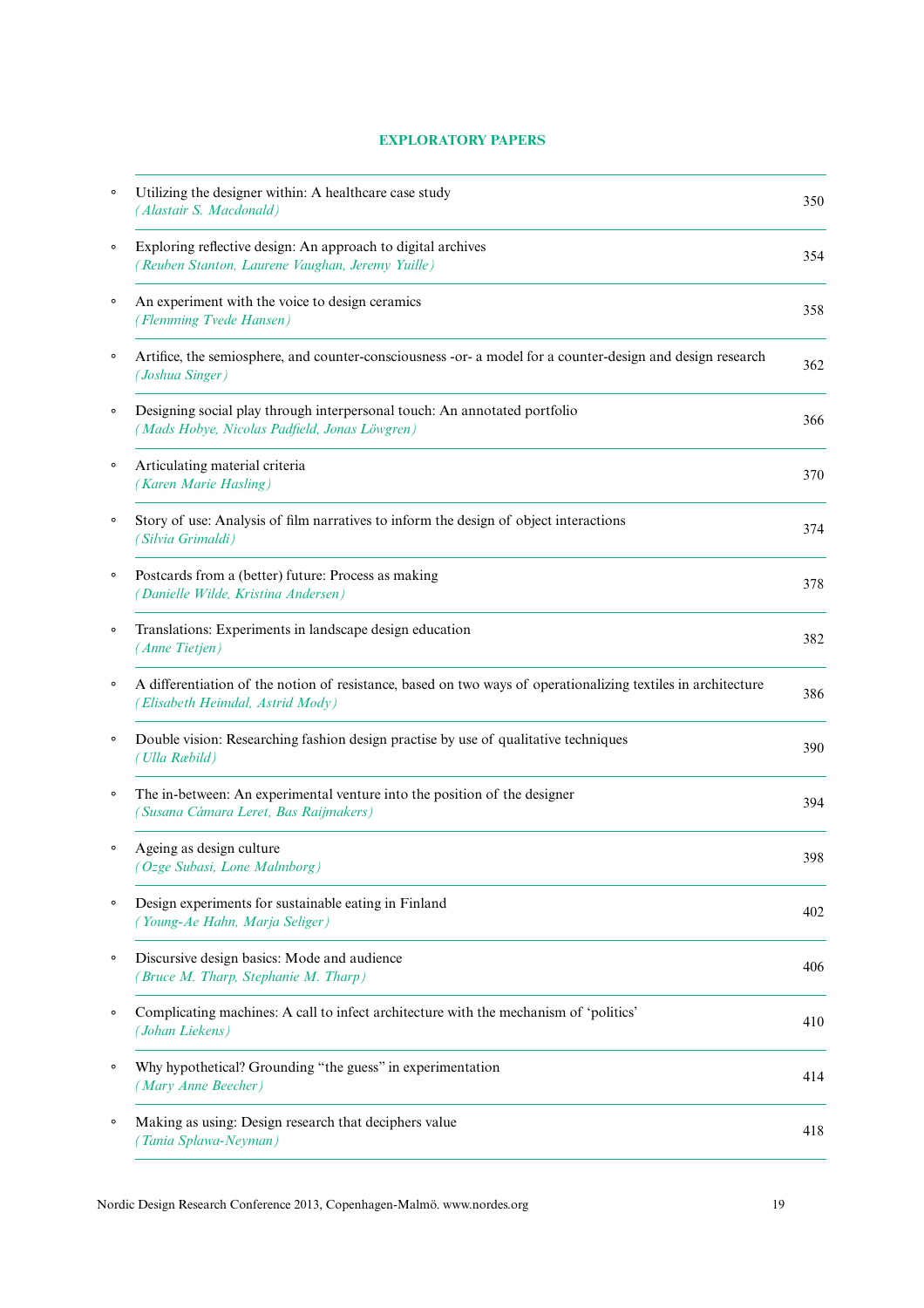| $\circ$ | Experiential design landscapes: Design research in the wild<br>(Michel Peeters, Carl Megens, Caroline Hummels, Aarnout Brombacher, Wijnand Ijsselsteijn) | 422 |
|---------|----------------------------------------------------------------------------------------------------------------------------------------------------------|-----|
| $\circ$ | Design argumentation in academic design education<br>(Peter Dalsgaard, Christian Dindler, Jonas Fritsch)                                                 | 426 |
| $\circ$ | Proto-p experiments: Entering a community of circus practitioners<br>(Camilla Ryd)                                                                       | 430 |
| $\circ$ | Designing in the emergent city. Assemblage, acts, performance<br>Kristine Samson)                                                                        | 434 |

#### **WORKSHOPS**

| $\circ$ | The Fat Factory: Chewing the fat<br>(Mike Thompson, Daniëlle Arets)                                                                                                                                                | 440 |
|---------|--------------------------------------------------------------------------------------------------------------------------------------------------------------------------------------------------------------------|-----|
| $\circ$ | Experimenting with design: Playing with data derived from unusual locations<br>(Laurene Vaughan, Andrew Morrison, Aisling Kelliher)                                                                                | 443 |
| $\circ$ | Experimental sketching<br>(Judith Marlen Dobler)                                                                                                                                                                   | 446 |
| $\circ$ | Playful design for Alzheimer's disease<br>(Hester Anderiesen, Laura Eggermont)                                                                                                                                     | 452 |
| $\circ$ | Creative communities, creative assets: Exploring methods of mapping community assets<br>(Catherine Greene, Gail Ramster, Katerina Alexiou, Theo Zamenopoulos, Giota Alevizou,<br>Alan Outten, Cristina Gorzanelli) | 455 |
| $\circ$ | Designing value and reframing challenges<br>(Andrea Augsten, Frederike Beha)                                                                                                                                       | 458 |
| $\circ$ | Experimenting with design experiments<br>(Anna Rylander, Bo Westerlund)                                                                                                                                            | 460 |
| $\circ$ | New ways of networking: A hands on workshop exploring the workspace: lab and its equipment<br>(Christina Lundsgaard, Carolina Souza Da Conceição, Johanna Eriksson)                                                | 463 |
| $\circ$ | An experiment of reflection on design game qualities and controversies page<br>(Mette Agger Eriksen, Maria Hellström Reimer, Eva Brandt, Kirsikka Vaajakallio)                                                     | 466 |
| $\circ$ | Expand your design space with energy harvesting<br>(Johan Pedersen, Vanessa Carpenter)                                                                                                                             | 469 |
| $\circ$ | Ageing & ingenuity: What is your design story?<br>(Yanki C Lee, Sara Hyltén-Cavallius, Virginia Tassinari)                                                                                                         | 471 |
| $\circ$ | Fungutopia workshop: Grow it yourself design<br>(Laura Popplow)                                                                                                                                                    | 473 |
| $\circ$ | Electronic sketching: Using IdemoBits as tools for synthesis in design research<br>(Vanessa Carpenter, Mikkel Leth Olsen)                                                                                          | 476 |